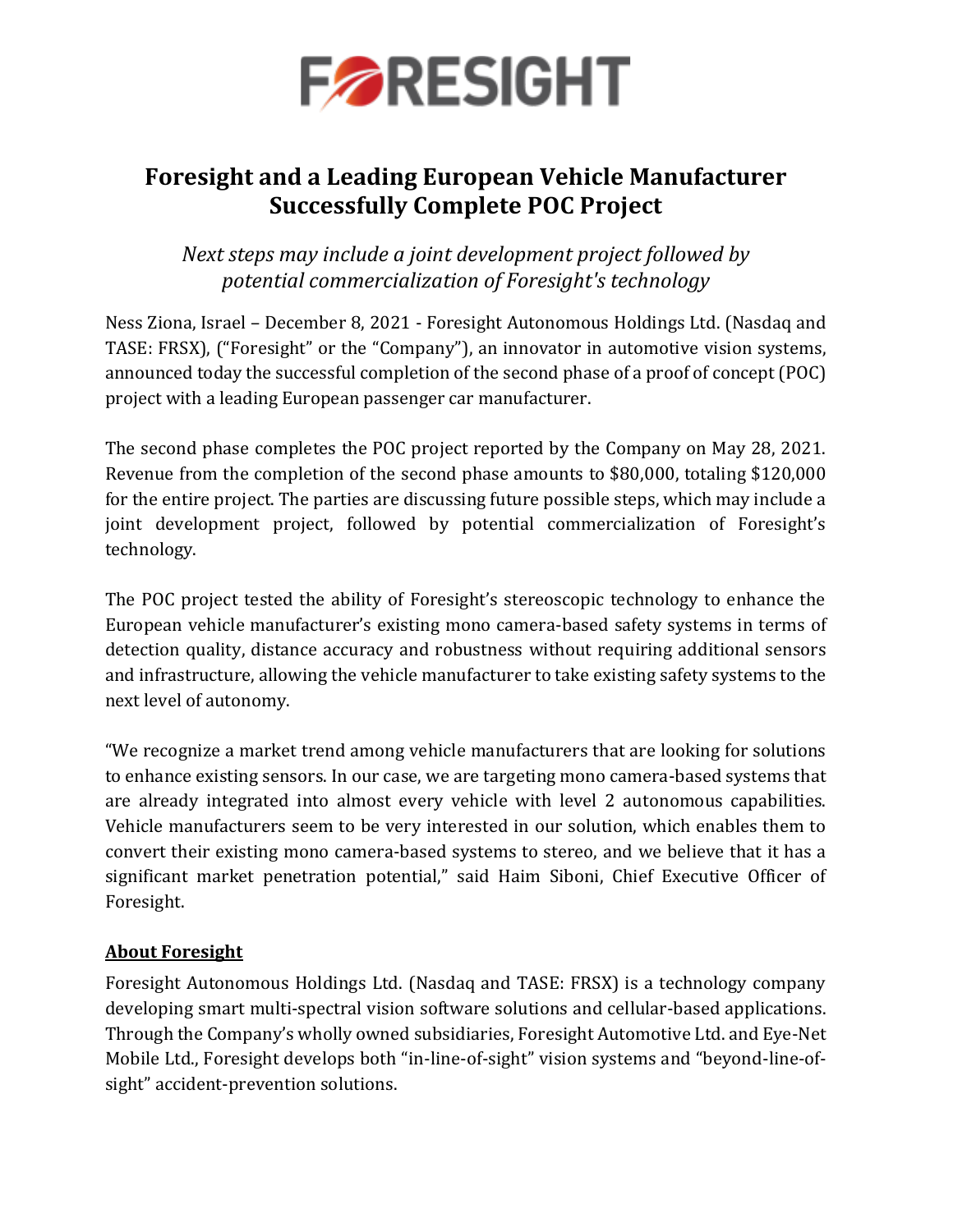

Foresight's vision solutions include modules of automatic calibration, sensor fusion and dense 3D point cloud that can be applied to diverse markets such as automotive, defense, autonomous vehicles and heavy industrial equipment. Eye-Net Mobile's cellular-based solution suite provides real-time pre-collision alerts to enhance road safety and situational awareness for all road users in the urban mobility environment by incorporating cuttingedge AI technology and advanced analytics.

For more information about Foresight and its wholly owned subsidiary, Foresight Automotive, visit [www.foresightauto.com,](about:blank) follow [@ForesightAuto1](https://twitter.com/ForesightAuto1) on Twitter, or join [Foresight Automotive](https://www.linkedin.com/company/foresight-automotive/) on LinkedIn.

## **Forward-Looking Statements**

This press release contains forward-looking statements within the meaning of the "safe harbor" provisions of the Private Securities Litigation Reform Act of 1995 and other Federal securities laws. Words such as "expects," "anticipates," "intends," "plans," "believes," "seeks," "estimates" and similar expressions or variations of such words are intended to identify forward-looking statements. For example, Foresight is using forward-looking statements in this press release when it discusses a joint development project and potential commercialization of Foresight's technology, the market trend among vehicle manufacturers that are looking for solutions to enhance existing sensors and its technology's significant market penetration potential. Because such statements deal with future events and are based on Foresight's current expectations, they are subject to various risks and uncertainties, and actual results, performance or achievements of Foresight could differ materially from those described in or implied by the statements in this press release.

The forward-looking statements contained or implied in this press release are subject to other risks and uncertainties, including those discussed under the heading "Risk Factors" in Foresight's annual report on Form 20-F filed with the Securities and Exchange Commission ("SEC") on March 30, 2021, and in any subsequent filings with the SEC. Except as otherwise required by law, Foresight undertakes no obligation to publicly release any revisions to these forward-looking statements to reflect events or circumstances after the date hereof or to reflect the occurrence of unanticipated events. References and links to websites have been provided as a convenience, and the information contained on such websites is not incorporated by reference into this press release. Foresight is not responsible for the contents of third-party websites.

### **Investor Relations Contact:**

Miri Segal-Scharia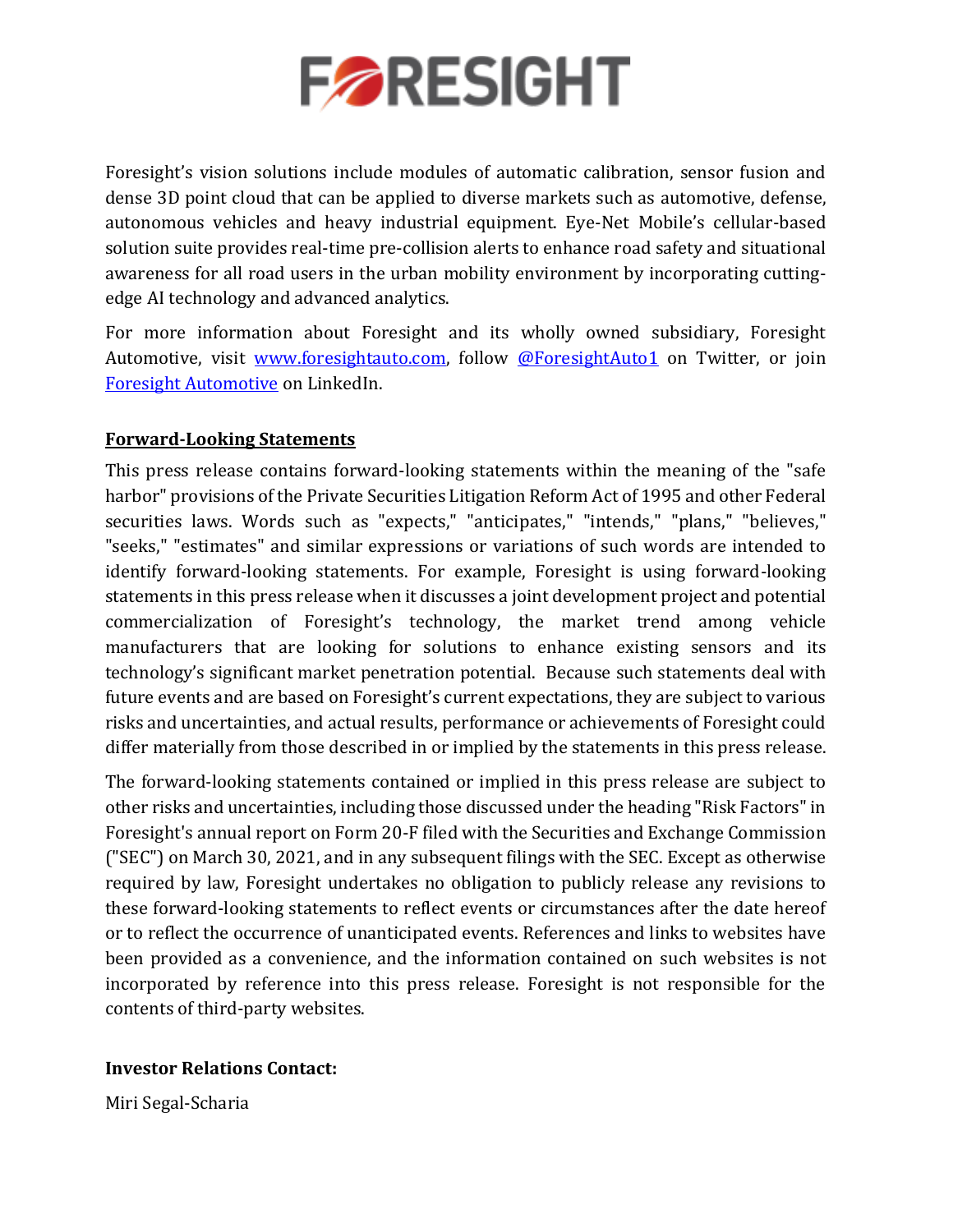

CEO MS-IR LLC [msegal@ms-ir.com](mailto:msegal@ms-ir.com) 917-607-8654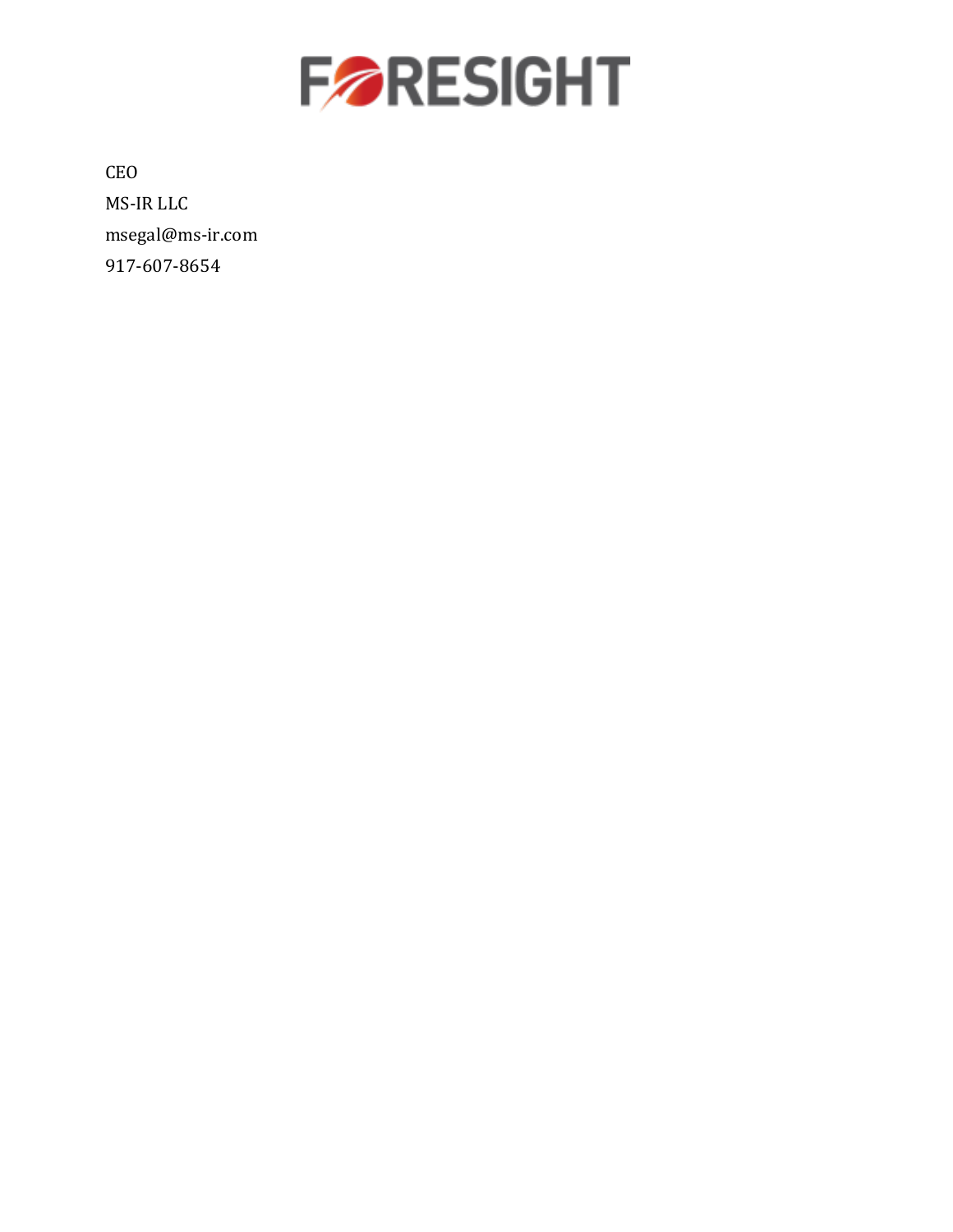

*תרגום נוחות - הנוסח המחייב הוא נוסח הדיווח באנגלית* 

# **פורסייט ויצרן רכב אירופאי מוביל השלימ ו בהצלחה פרויקט POC**

*השלבים הבאים עשויים לכלול פרויקט פיתוח משותף שיוביל למסחור פוטנציאלי של הטכנולוגיה של פורסייט* 

נס ציונה, ישראל, 8 בדצמבר , 2021 - חברת פורסייט אוטונומס הולדינגס בע"מ, המתמחה בתחום מערכות ראייה ממוחשבות לרכב, שמניותיה נסחרות בבורסות נאסד"ק ותל אביב (סימול: FRSX), הודיעה היום כי השלימה בהצלחה את השלב השני בפרויקט הוכחת ההיתכנות (POC (עם יצרן רכבים פרטיים אירופאי מוביל.

השלב השני משלים את פרויקט ה-POC כפי שדווח על ידי החברה ב28- במאי, .2021 ההכנסות מהשלמת השלב השני מסתכמות ב,\$80,000- ולסכום כולל של \$120,000 לכלל הפרויקט. הצדדים דנים בצעדים אפשריים עתידיים, ה עשויים לכלול פרויקט פיתוח משותף, שיוביל למסחור פוטנציאלי של הטכנולוגיה של פורסייט.

פרויקט ה-POC בחן את ה יכולת של הטכנולוגיה הסטריאוסקופית של פורסייט לשפר את יכולות מערכות הבטיחות הקיימות של יצרן הרכב האירופאי המבוססות על מצלמות מונו, מבחינת איכות זיהוי, דיוק מרחק ועמידות, מבלי להזדקק לתשתית וחיישנים נוספים, ולאפשר ליצרן הרכב לקדם מערכות בטיחות קיימות לרמת האוטונומיה הבאה.

"אנו מזהים מגמה בקרב יצרני רכב המחפשים פתרונות לשיפור חיישנים קיימים. במקרה שלנו, אנו מכוונים למערכות מבוססות מצלמות מונו שכבר משולבות כמעט בכל רכב עם יכולות אוטונומיות ברמה .2 נראה כי יצרני הרכב מתעניינים מאוד בפתרון שלנו, המאפשר להם להמיר את המערכות הקיימות המבוססות על מצלמות מונו לסטריאו, ואנו מאמינים שיש לו פוטנציאל חדירת שוק משמעותי ," אמר חיים סיבוני, מנכ"ל פורסייט.

#### **אודות פורסייט**

פורסייט אוטונומס הולדינגס בע"מ )סימול בבורסת נאסד"ק ות"א: FRSX )היא חברה טכנולוגית המפתחת פתרונות תוכנה לראייה ממוחשבת מולטי-ספקטרלית ויישומים מבוססי תקשורת סלולרית. באמצעות פורסייט אוטומוטיב בע"מ ואיי-נט מובייל בע"מ, חברות הבת אשר בבעלותה המלאה, פורסייט מפתחת מערכות ראייה ממוחשבת "sight of-line-in "וכן פתרונות למניעת תאונות דרכים "מעבר לטווח הראייה".

פתרונות הראייה הממוחשבת של פורסייט כוללים מודולים של כיול אוטומטי, היתוך חיישנים וענן נקודות תלת-ממדי צפוף, הניתנים ליישום בשווקים שונים כגון שוק הרכב, השוק הבטחוני, כלי רכב אוטונומיים וציוד תעשייתי כבד. חבילת הפתרונות הסלולרית של איי-נט מובייל מספקת התרעות אודות התנגשות קרובה בזמן אמת על מנת לשפר את הבטיחות בדרכים והמודעות הסביבתית של כל משתמשי הדרך במרחב העירוני על ידי שילוב טכנולוגיות מתקדמות של בינה מלאכותית וניתוח נתונים.

למידע נוסף אודות פורסייט וחברת הבת שלה, פורסייט אוטומוטיב, בקרו באתר החברה [com.foresightauto.www,](http://www.foresightauto.com/) עקבו אחרי [1ForesightAuto](https://twitter.com/ForesightAuto1/) @בטוויטר, או הצטרפו לעמוד החברה [Foresight](https://www.linkedin.com/company/10469458/) [Automotive](https://www.linkedin.com/company/10469458/) בלינקדאין .

#### **מידע צופה פני עתיד**